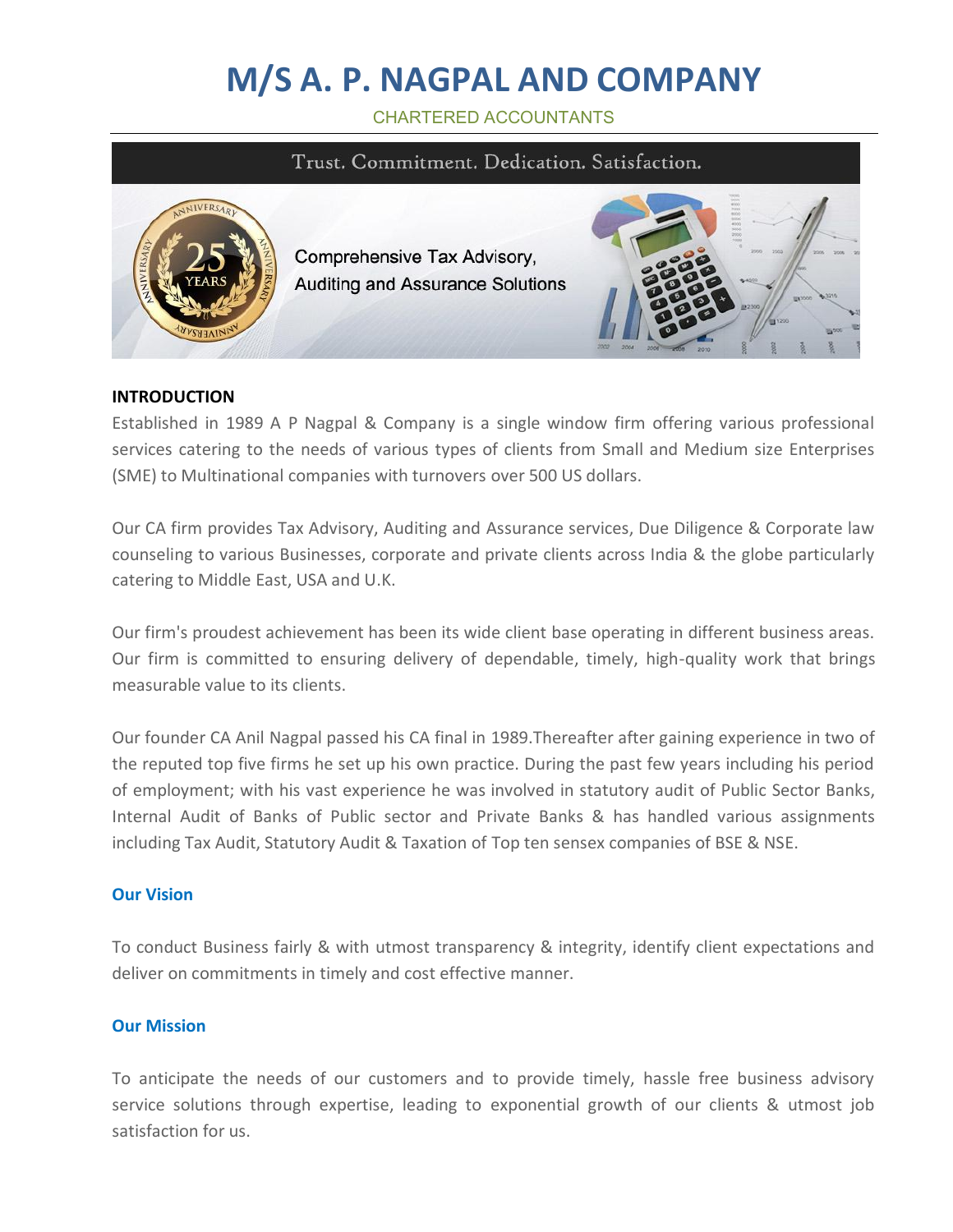CHARTERED ACCOUNTANTS

#### **SERVICES OFFERED:**

### **Audit Assurance Compliance Audit**

Compliance Audit is carried out with the intention of determining whether the procedures or regulation set by relevant authorities have been followed or otherwise.

Compliance Audits would determine whether the accounting personnel or say purchase/sales department employees are complying with the well settled procedures lay down by the company. Similarly a Compliance audit may be conducted on the behalf of Bankers or Stock exchanges to examine whether the terms of contractual agreements with the relevant authorities have been followed or not.

Typically the reports of such Audits are given to specified persons or authorities who are seeking assurance in the concerned matter.

#### **Internal Audit**

An Internal Audit is designed to review what a company is doing in order to identify potential threats to the organization's health & profitability and to make suggestion for mitigating the risk associated with those threats in order to minimize the costs.

It helps an organization accomplish its objectives by bringing a systematic & disciplined approach to evaluate and improve the effectiveness of risk management, control and management. Internal audit plays a pivotal role in improving an organization's effectiveness and efficiency by providing reasons for deviations from the laid down internal control procedures & effective measures to overcome them. The scope of internal auditing within an organization is broad and may involve areas such as the efficacy of operations, the reliability of financial reporting, detecting and investigating fraud, safeguarding assets, optimum utilization of the organization's resources and compliance with laws and regulations.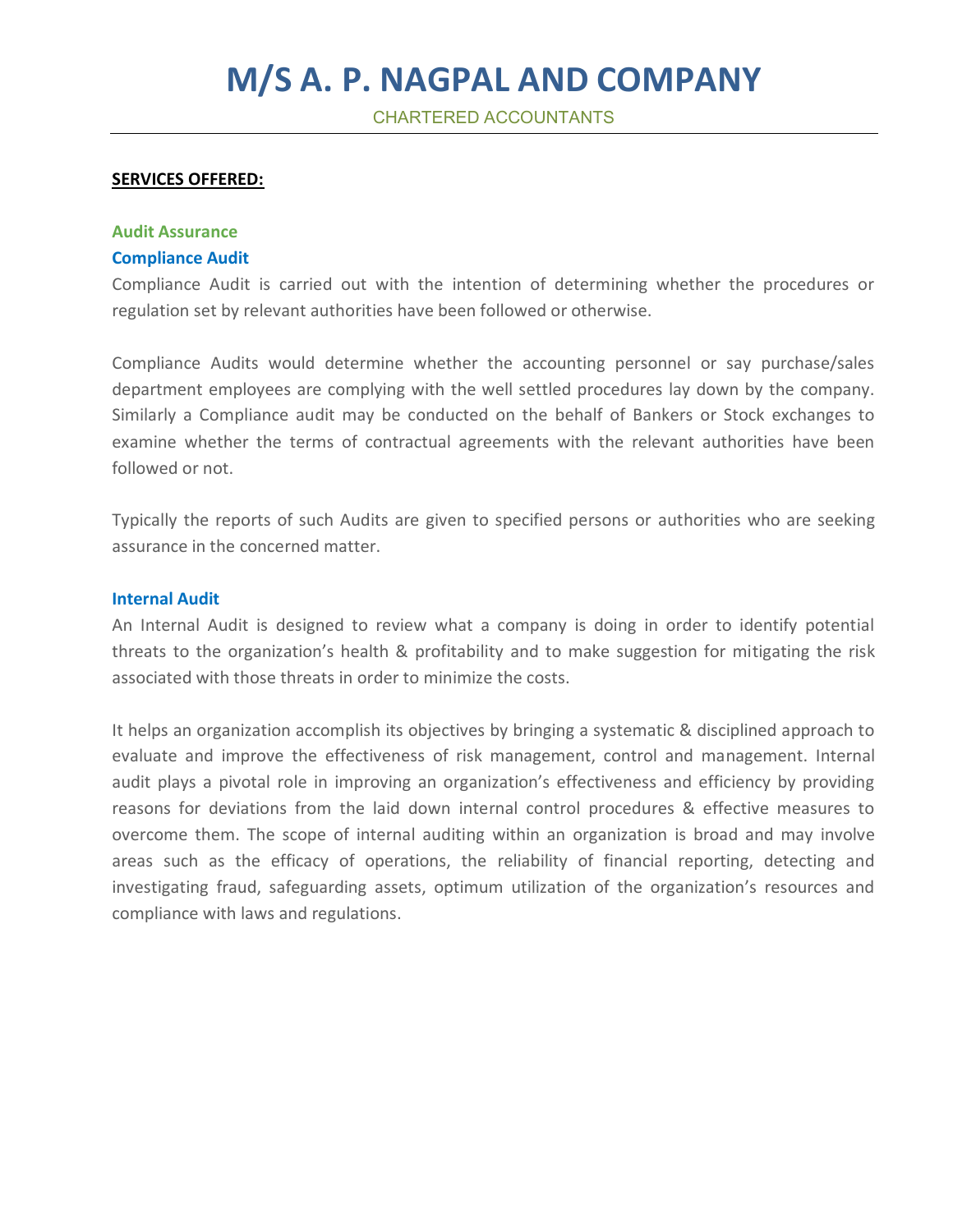CHARTERED ACCOUNTANTS

### **Statutory Audit**

Statutory Audit is those as required by the Statue. They can be of various types as per different Acts.

- **Statutory Audit of All Private & Public Limited Companies under Companies Act.**
- **•** Statutory Audit of Charitable & Religious Trust under Trust Act.
- Statutory Audit of Housing Societies as per Society Bye Laws.
- Statutory Audit of Banks under Banking Regulation Act.
- Tax Audit u/s 44AB & 44AD as per Income Tax Act.
- Vat Audit under the MVAT Act etc.

With our strong background & vast experience we ensure the timely completion of such audits to completely satisfy your statutory commitments & obligations.

**Financial Statement Audit Information Technology Audit Investigative Audit Stock Audit**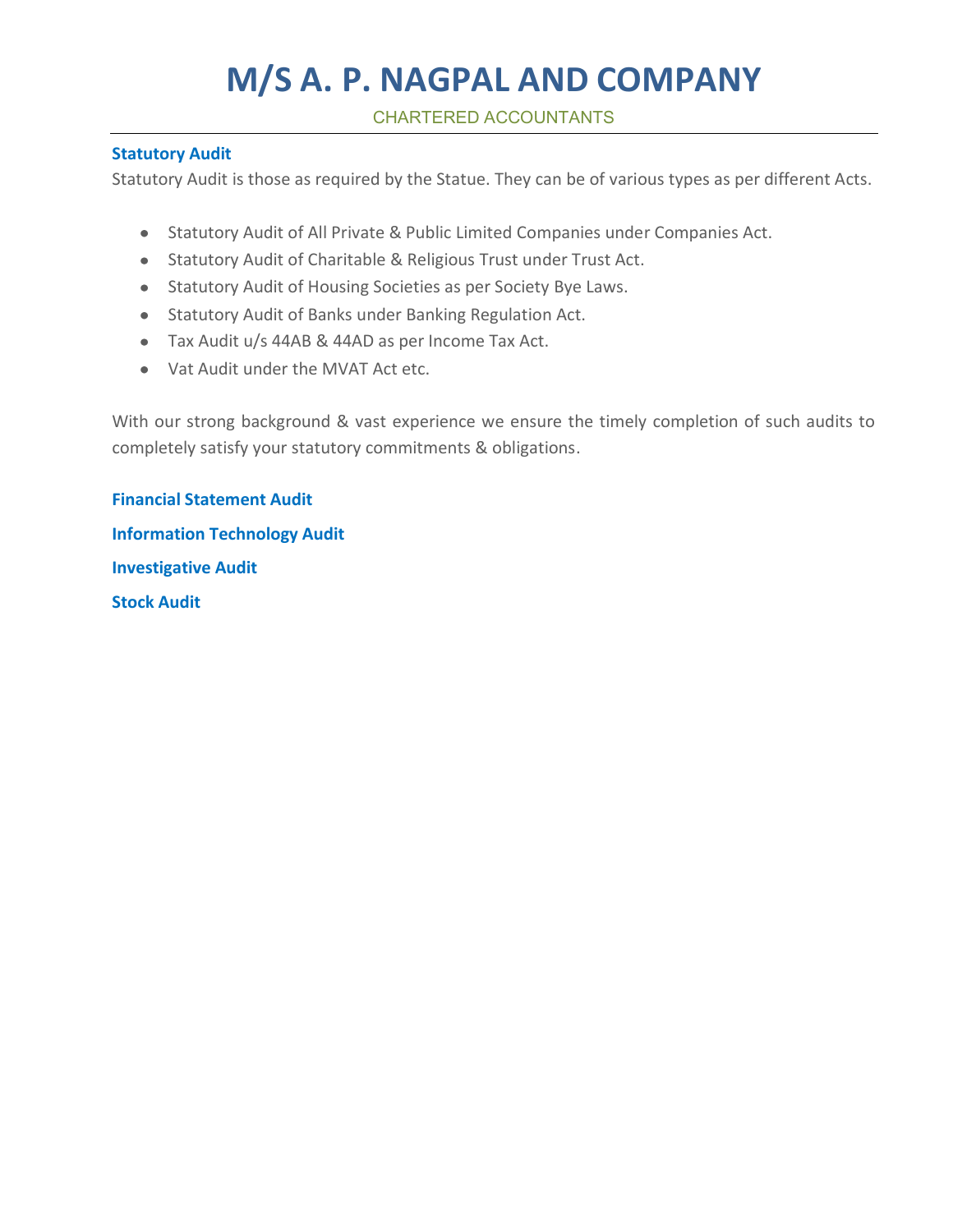CHARTERED ACCOUNTANTS

## **Services** ⇢**Direct Tax Corporate Tax Planning**

Tax Planning is a process in which Organizations evaluate their financial profile with the aim of minimizing tax liability. Corporate Tax Planning activities generally seek to avoid legally triggering tax costs rather than illegally evading an existing obligation to pay tax. It is a forward looking activity which encompasses the strategic structuring of business operations in order to minimize tax liabilities.

We at A P NAGPAL AND COMPANY undertake the activity of minimizing the tax liability through the best use of all available allowances, deductions, exemptions etc, to reduce the income. We help you in structuring your business transactions so AS TO MAXIMISE you're after tax profit. This is based on analysis of your business activities and recommendation of alternatives consistent with your business practices and also the applicable laws. In totality the whole aim it not to evade tax but to take maximum advantage of incentives available under the current tax regime and proposed changes in any so as to minimize the tax liability without compromising on expansion plans.

#### **Tax Audit Services**

Under 44AB of the income tax act any person whose turnover exceeds Rs 1 crore in respect of business and Rs 25 lacs in respect of profession is required to get his accounts audited and submit the report along with the return of income. Also from financial year 2011-12 if a person declares that his income from business is less than 8 % of turnover and he is under presumptive taxation scheme than he shall have to get his accounts audited under 44AB even if his turnover is less than 1 crore.

We at A.P.NAGPAL AND COMPANY help you in timely completion of these tax audits so as to ensure that no penalty is levied due to any default. The penalty for non submission of tax audit report is equivalent to ½ % of turnover or 150000/- whichever is less.

**Income Tax return filing of all types of entities Structuring Employees Remuneration Representation Services for Assessments & Appeals Advance Tax Planning & Computation Withholding Tax (TDS compliances) Advice on tax implications**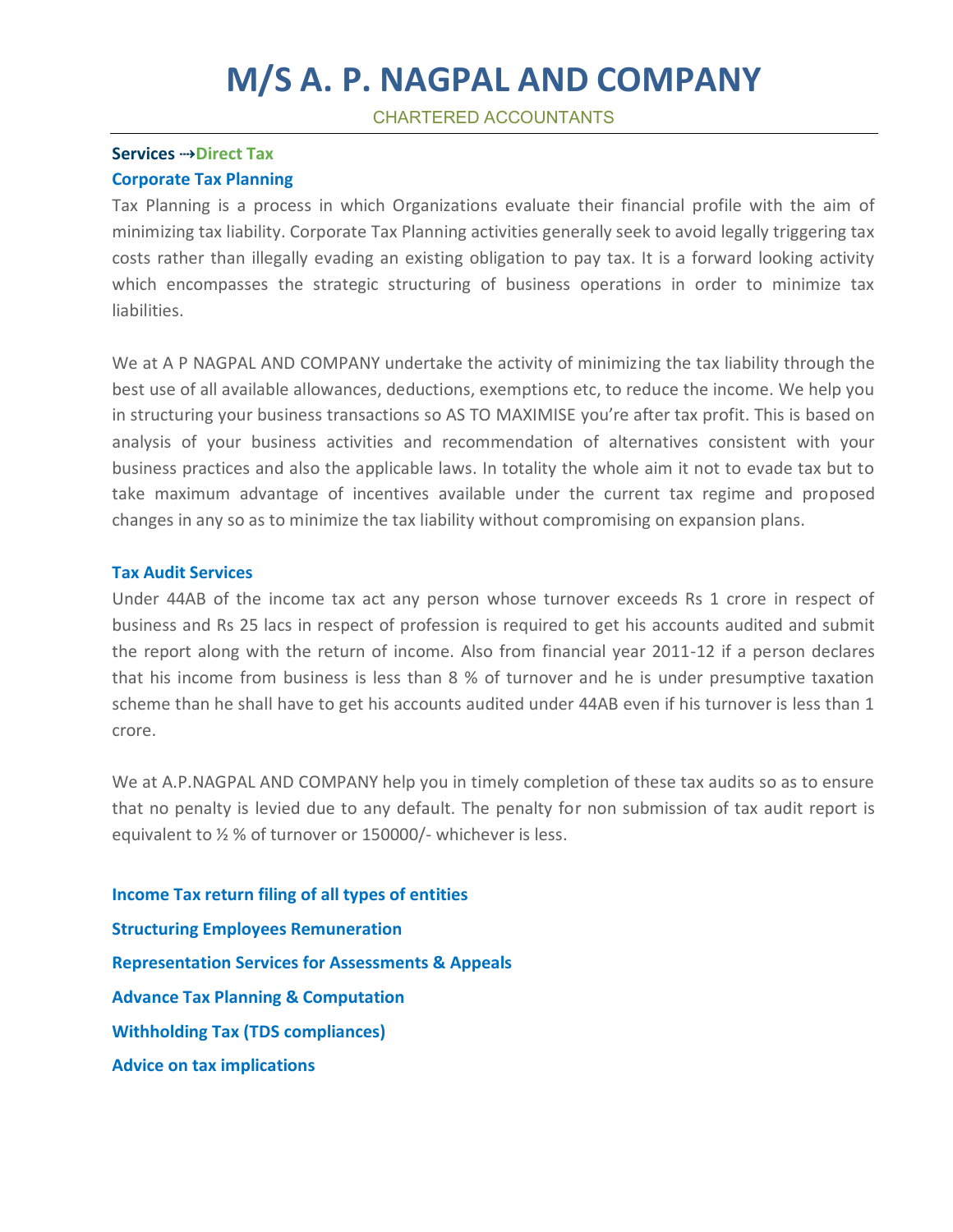CHARTERED ACCOUNTANTS

**Services** ⇢**Indirect Tax**

**Registration under service tax act**

**Service tax return filling of all entities**

**Representation**

**Advisory and strategic consulting**

**VAT audit services**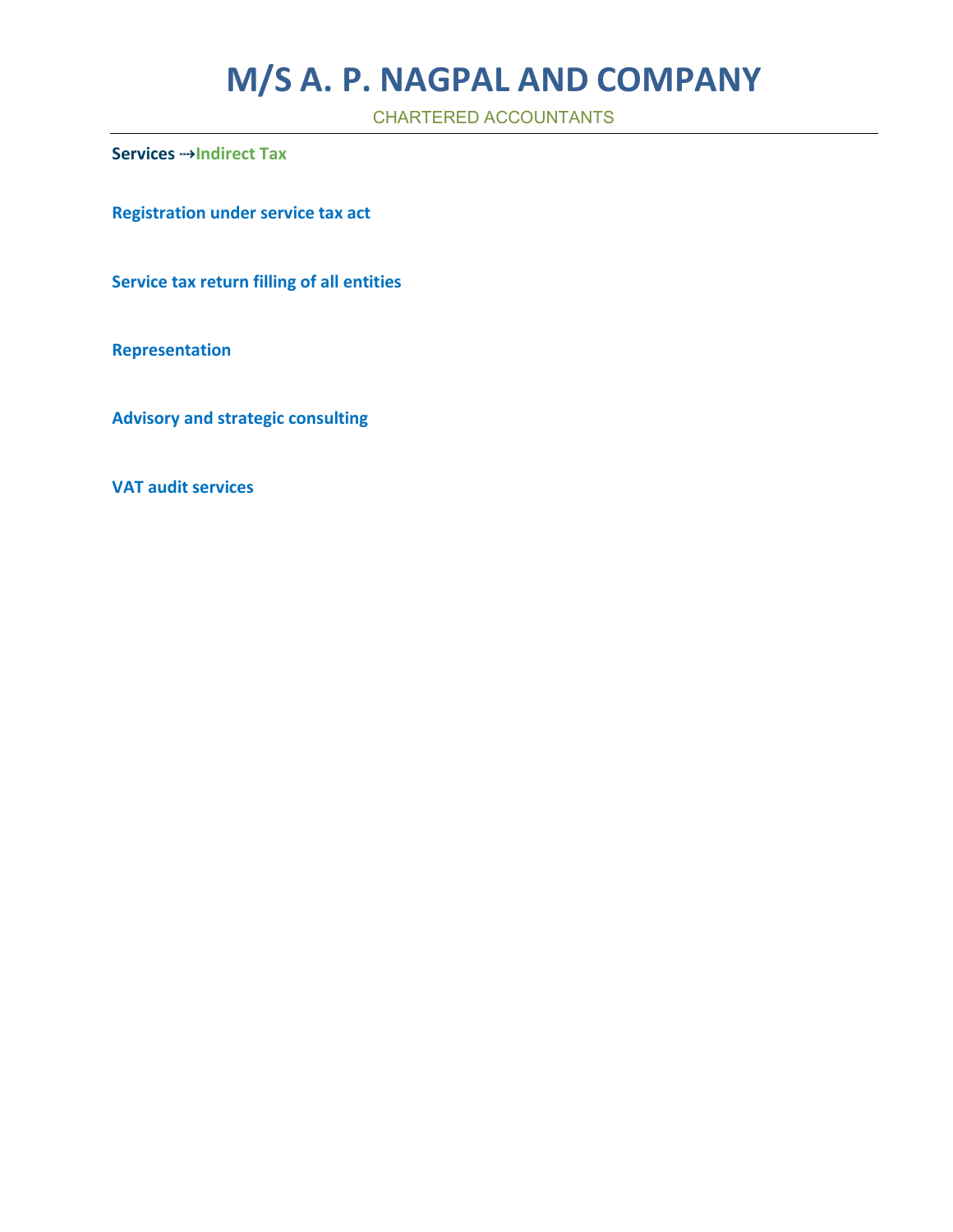CHARTERED ACCOUNTANTS

## **Services** ⇢**Regulation Services Entity Incorporation**

We at A.P.NAGPAL AND COMPANY specialize in Incorporation of various entities. Be it Company, LLP ,Partnership Firm or Joint venture, our team is well equipped with all the expertise to ensure that our clients have not to go through hard phase of Incorporation. We completely deal with all the regulatory and compliance aspect of entity incorporation and assure our clients that their major focus continue to remain on business operations.

#### **ROC Compliances**

In India, companies AND LLP's are regulated by registrar of companies that require various compliances on part of companies during pre incorporation and post incorporation phase. This compliance includes annual return filing, maintenance of statutory registers, other compliances, maintenance of minute's book etc. At APN we take care of all the compliances that are required to meet by companies and LLP under company's law.

#### **LLP Compliance**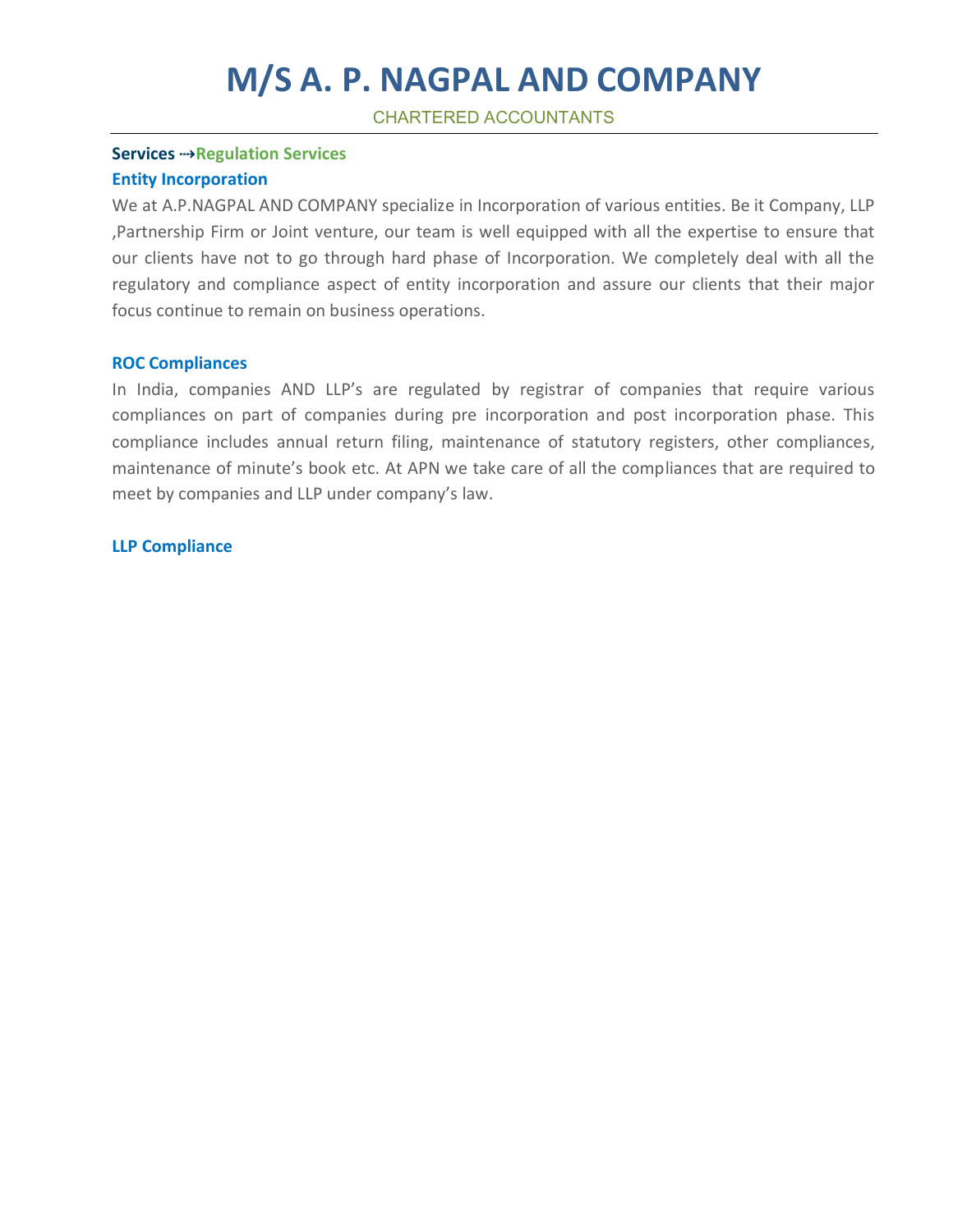CHARTERED ACCOUNTANTS

### **Services** ⇢**Retainership Services Retainership Services**

In present day scenario, everyone is looking beating their competitors through either increasing their revenue share or downsizing their cost.

The best way of reduction of cost is to keep professionals on retainership basis to take care of complicated legal & financial matters & to keep employees for routine tasks. This way companies (including start ups can cut down on their operational overheads substantially & also ensure continuity of service as there would be no labor turnover.

We at A.P Nagpal and company provide retainership services in respect of all Taxation & Compliance related matters to various entities from proprietorship firms to limited companies & Sports recreation clubs. This way you need not employ a full time Taxation or Finance manager & get your job done at substantially reduced cost.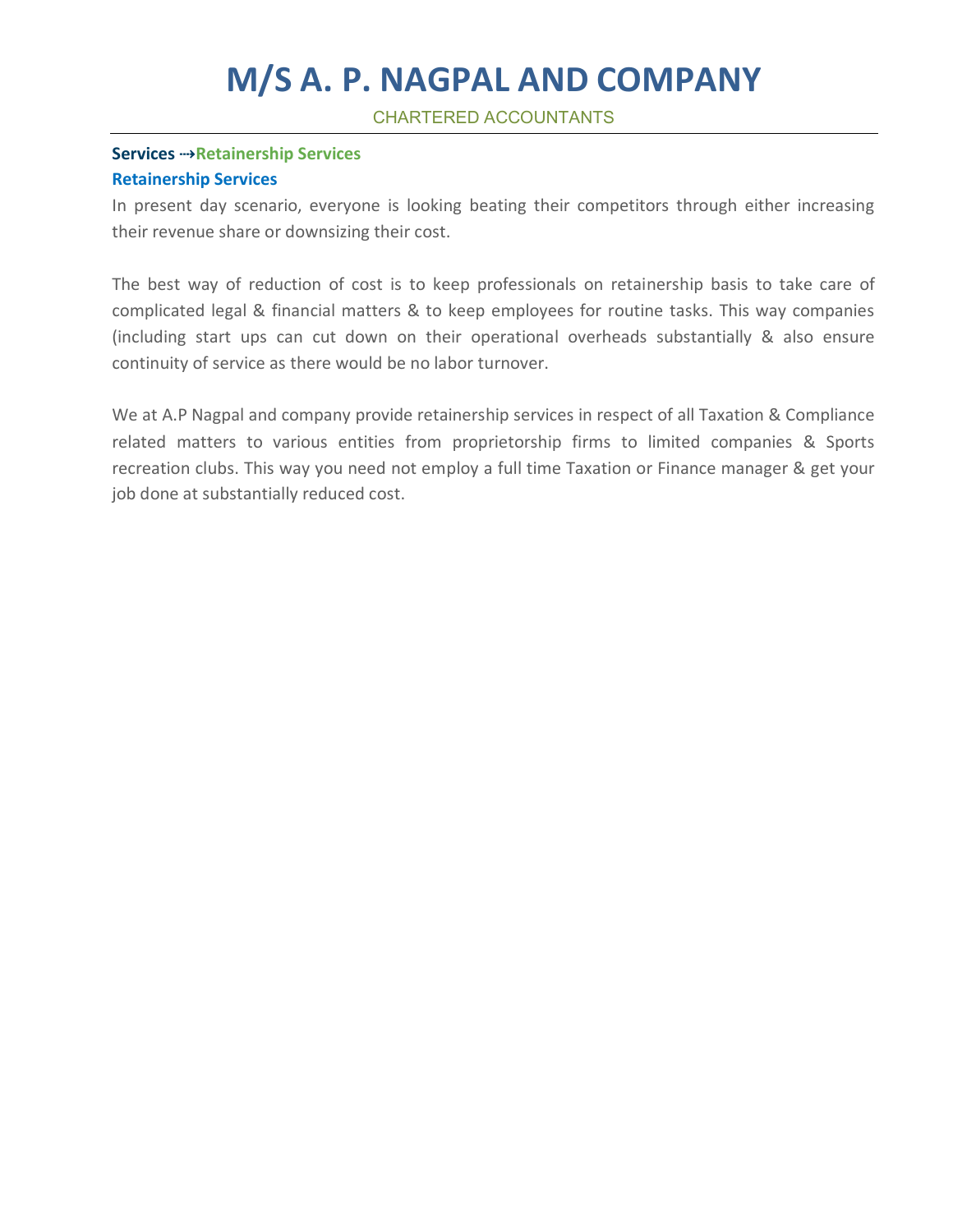CHARTERED ACCOUNTANTS

### **Services** ⇢**Management Consultancy Due Diligence**

WE at A.P.NAGPAL AND COMPANY will guide you through the due diligence process. This process will ensure there is good value in the business you are buying and will include such things as determining that there are no unrecorded liabilities, lawsuits or tax reassessments outstanding and that the company is in good standing with the relevant authorities.

We will also help you determine whether the asking price is reasonable given the historical earnings and asset based of the business. We will help you structure the deal to minimize the tax implications by recommending either a share purchase or an asset purchase. This will ultimately help you structure the financing of the deal to minimize your total investment.

**Business Planning Business Valuation Acquisition & Mergers Compliance Outsourcing**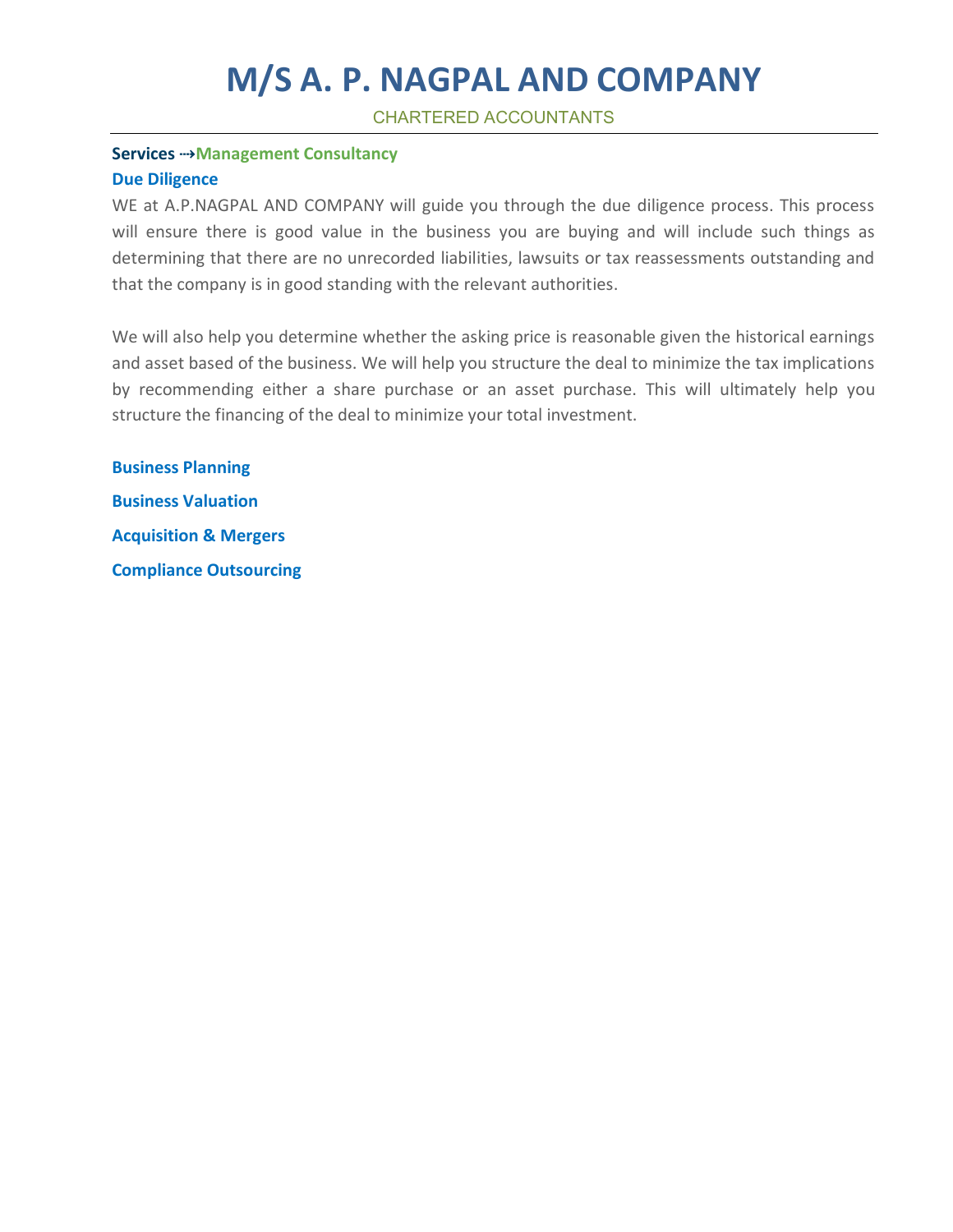CHARTERED ACCOUNTANTS

### **Services** ⇢**Legal Documentation Legal Documentation**

Legal Documents may relate to Personal Wills, Family Settlement Deed on Division of HUF or documents relating to transfer of immovable property like Sale Deed, Agreement to Sale, Memorandum of Understanding etc.

WE at A.P.NAGPAL and company will guide in drafting and compiling of various such documents as we have retained specialized lawyers for this purpose. Also with our expertise in Personal tax matters we will be able to access the tax implications of all such transactions/ settlement and guide you at drafting stage itself with a view to minimize your tax liability.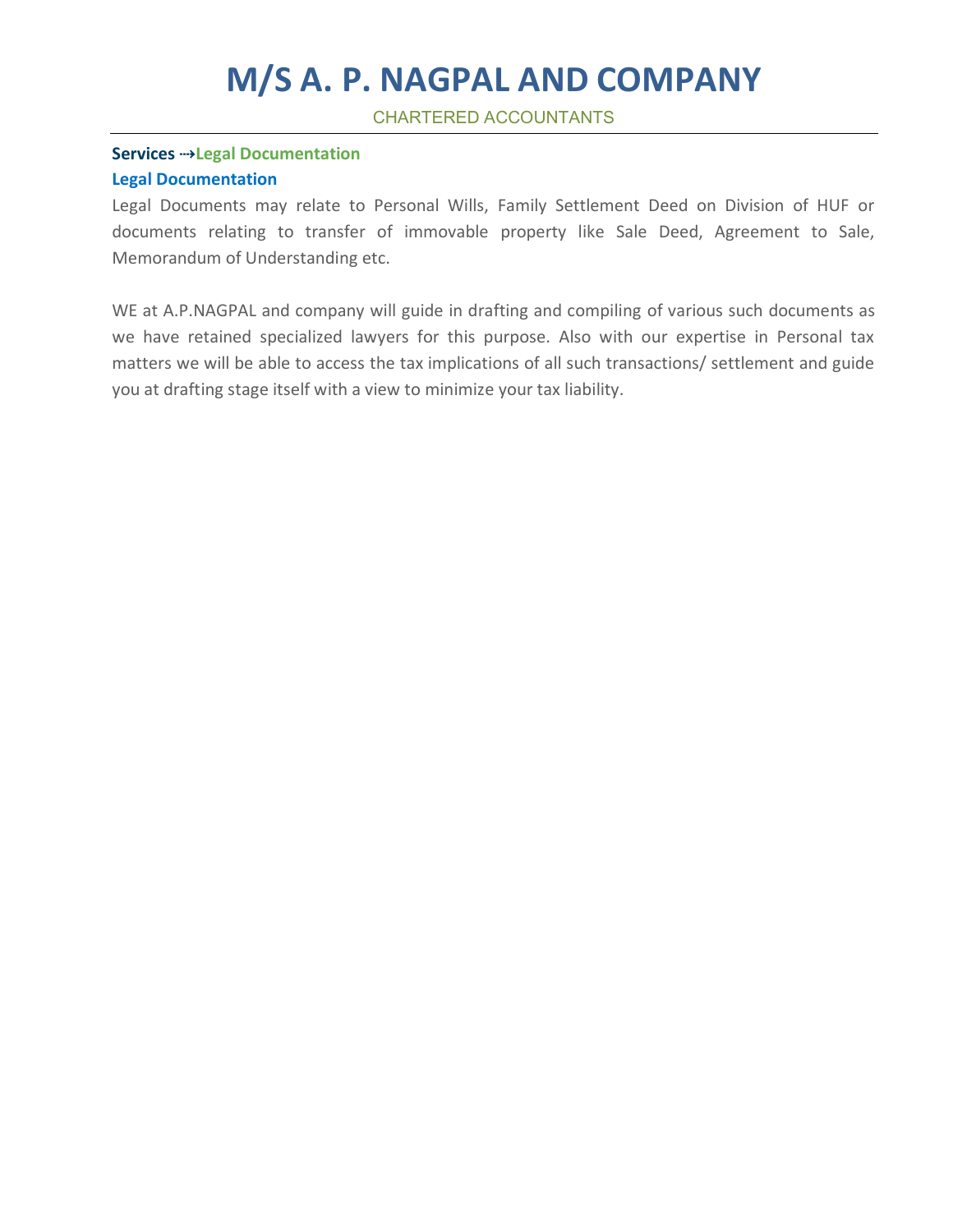### CHARTERED ACCOUNTANTS

### **Services** ⇢**NRI Services**

- Preparation, Compilation & filing your Income Tax Return in India.
- Guidance & Liaoning in relation to setting up of Business office in India & completion of various statutory registrations and formalities.
- Preparation of accounts & completion of statutory compliances of business operations in India.
- Tax planning towards personal & Business investments in India & Guidance regarding tax implications of investment in movable & Immovable Property.
- Tax implications of sale / gift of property owned in India and planning towards minimum / nil tax liability in respect of such transactions.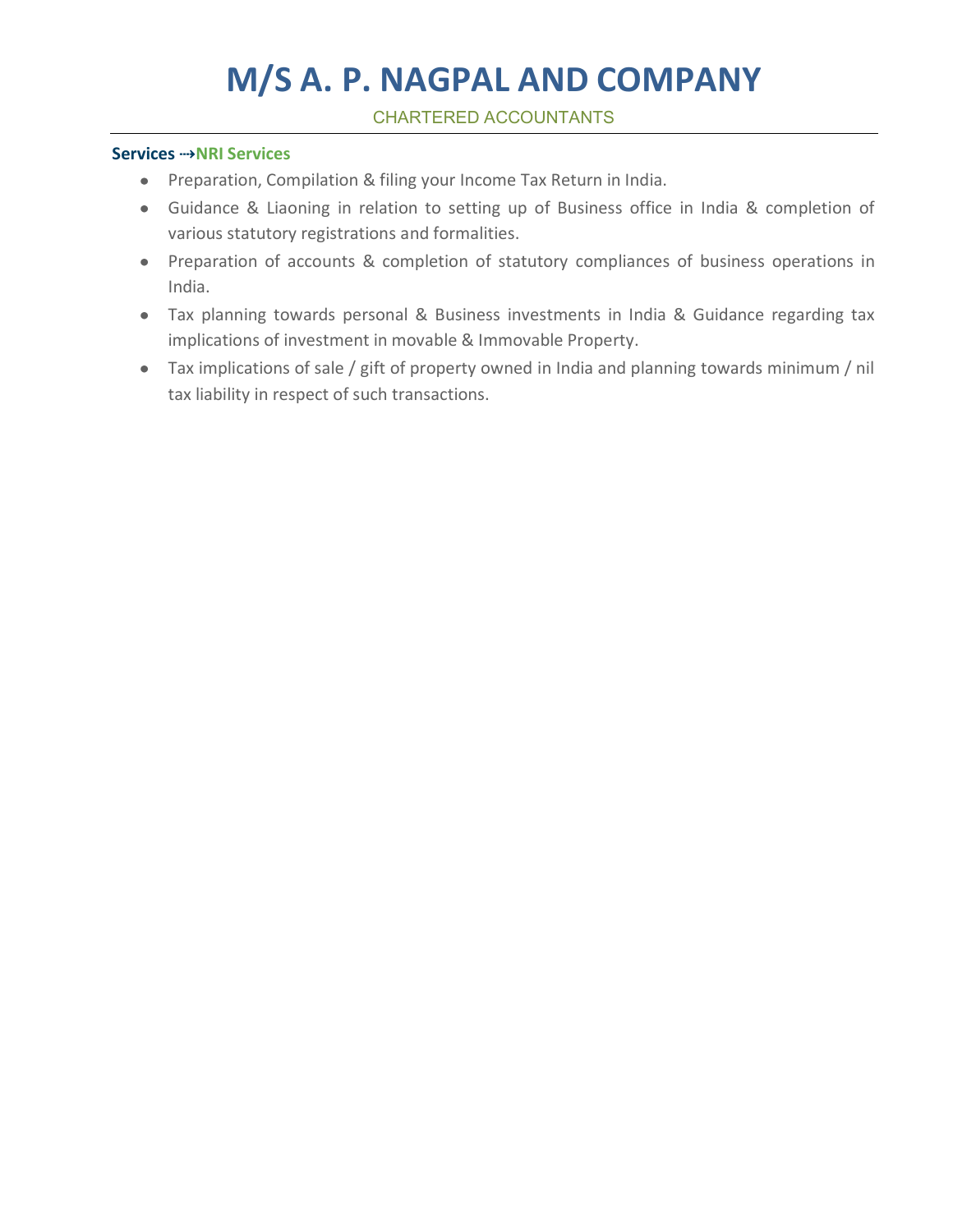CHARTERED ACCOUNTANTS

#### **Services** ⇢**Miscellaneous**

#### **NGO / Trusts free tax consultation**

WE offer free direct tax advice to various NGO, Trusts and charitable organizations after taking prior appointments on Saturdays between 4 to 5 pm. In case you are interested you may please contact us.

**Drafting various legal documents like gift deeds, property transfer, agreements wills etc.**

**Certification work under various acts including 15CB remittance certificates, export and Domestic turnover certificates etc.**

**Bank stock audit as per requirement.**

**Internal and concurrent audit of banks.**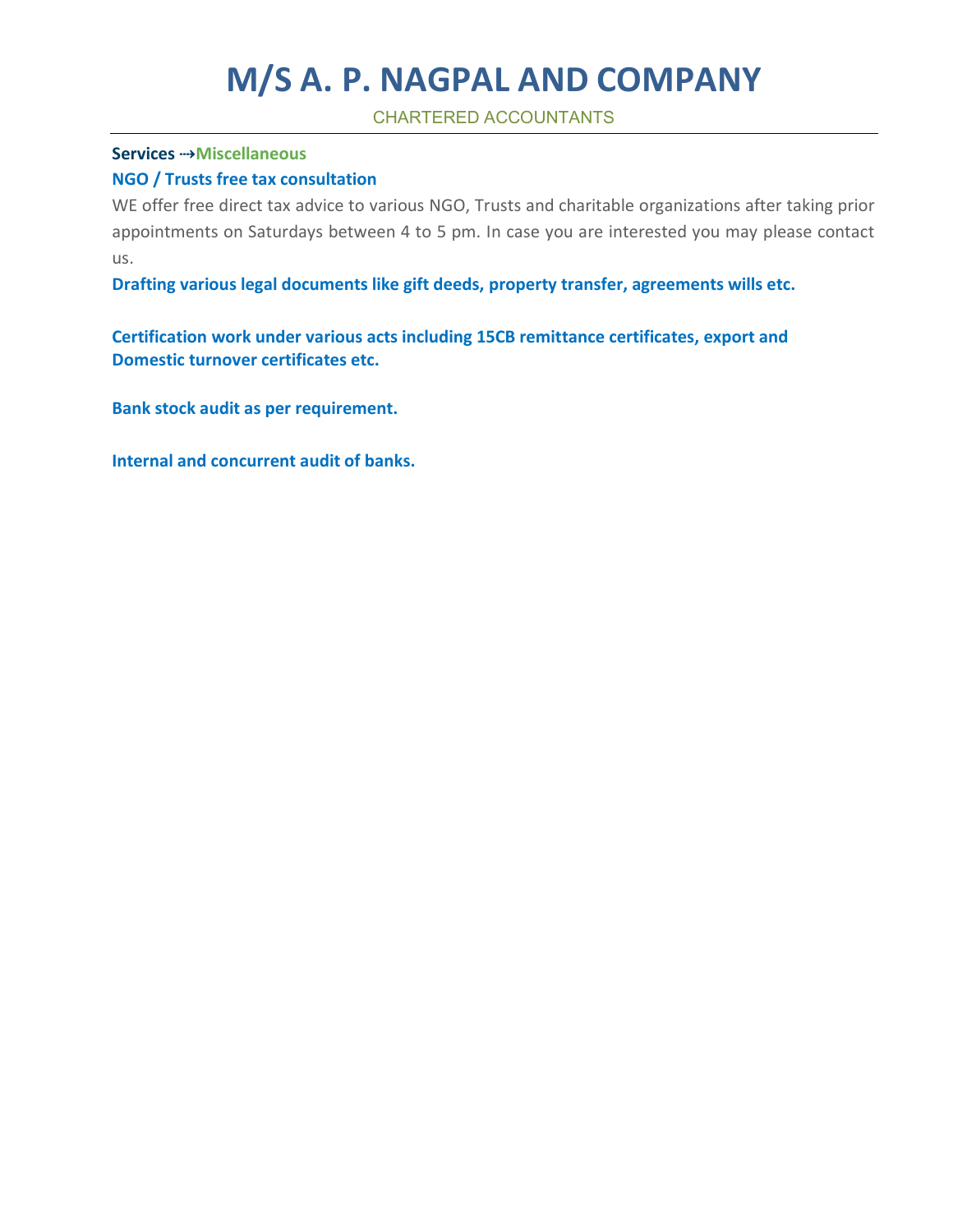CHARTERED ACCOUNTANTS

### **CLIENTELE:**

As stated in our mission "to offer services leading to exponential growth of our clients and utmost job satisfaction for us. Our clientele are the whole and soul of the organization. They approach us with their problems and go back satisfied with all queries answered to their satisfaction. We maintain a very professional approach while dealing with our clientele. It is our belief to provided holistic and practical solutions which satisfies the client's needs.

With our relentless efforts to serve our clientele, we have established a client base across industries offering them globally consistent set of compliance, assurance and business advisory services. To ensure confidentiality and professional ethics as per our institute guidelines, names of our clients are not provided on the website.

#### **Our clients are present across various industries which include:**

- Architectural firms
- Doctors
- Education
- Entertainment and event management
- Hospitality & Health care
- Housing federations
- Human resource Providers (recruitment companies)
- Hospitals
- Manufacturing
- Media
- Trading
- Technology
- Pharmaceutical Sector
- Export Houses
- Software and Information Technology
- Service providing companies
- Sport clubs
- Wholesale distribution companies

Our clientele consist of small proprietorship concerns to fortune 500 companies having global presence. We even cater to individual clients and handle their taxation matters including filing of returns. Our USP is our accessibility.